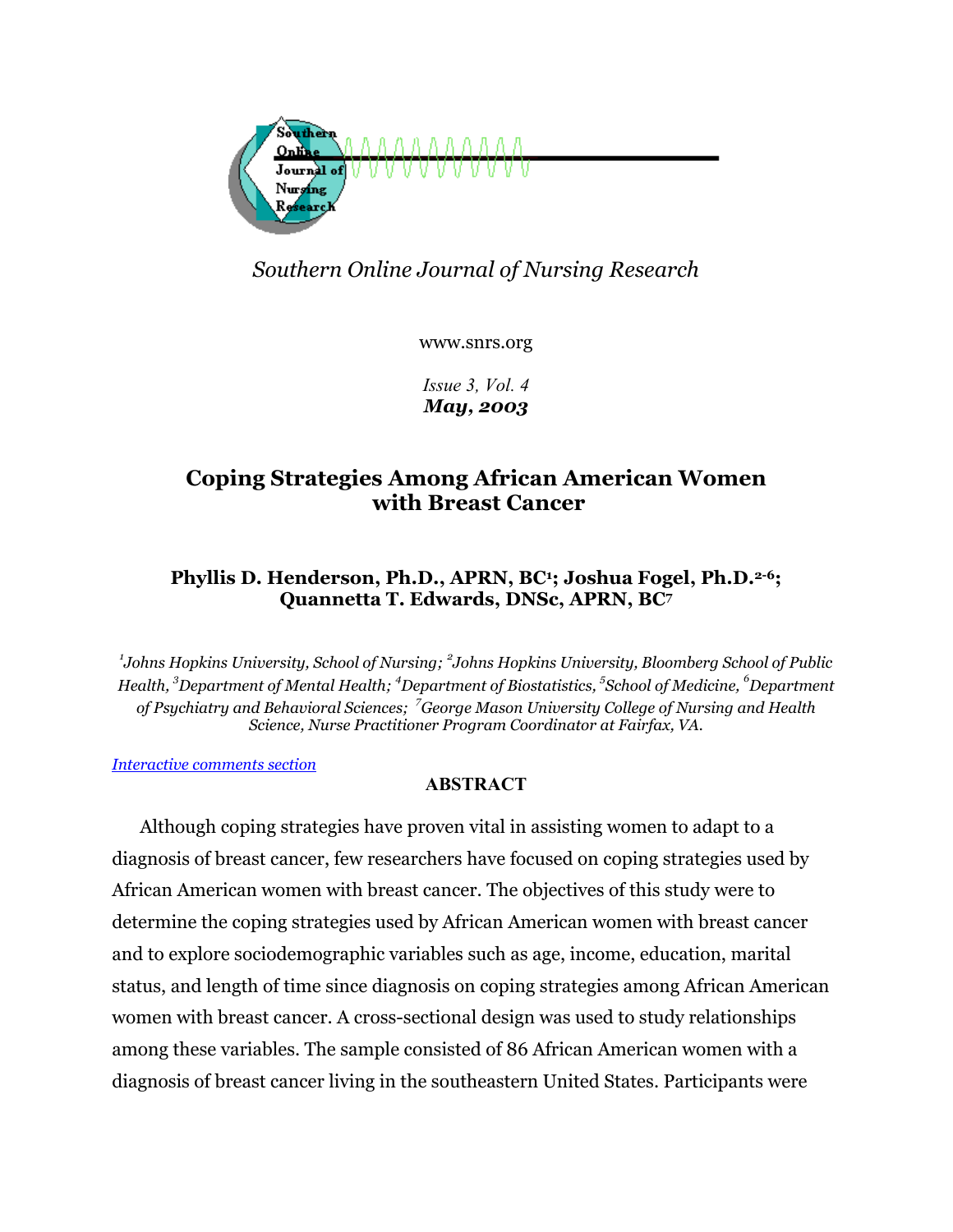surveyed with a demographic data sheet and the Ways of Coping Questionnaire (WCQ). Data were analyzed with descriptive statistics and multiple linear regression analyses. Results indicated that positive reappraisal and seeking social support are the most commonly used coping strategies among African American women with breast cancer. No significant relationships were found among sociodemographic variables and coping strategies among African American women. Also, a comparison of our mean coping strategy scores among African American women with breast cancer are higher than the mean coping strategy scores from a previous study of mostly Caucasian women with breast cancer. Further research is needed to explore coping strategies of positive reappraisal and seeking social support as these may be important factors in how African American women survive breast cancer.

#### **Key words:** *African American, women, breast cancer, coping, psychological*

#### **Introduction**

Breast cancer is the leading cause of cancer deaths among African American women.**1,2** In 2003, approximately 20,000 new cases of breast cancer will occur in African American women in the United States, and nearly 5,700 African American women will die from breast cancer.**1** In addition, African American women have a lower survival rate from breast cancer than Caucasian women.**1,3** The 5-year survival rate for breast cancer among African American women is 73% when compared to a survival rate of 88% among Caucasian women.**1** Lack of education, lower socioeconomic status, inadequate medical insurance,

underutilization of mammography, higher stage at cancer diagnosis, and limited access to care are some reported reasons for the racial differences in breast cancer survival.**1,3** African American women and Caucasian women cope differently with breast cancer which may also help to explain their differences in breast cancer survival.**<sup>4</sup>**

Recently, researchers have determined that coping strategies used by women with breast cancer are a vital component for adjustment to their disease.**4-7** Although studied among Caucasian women, coping strategies for African American women have not been well defined in the majority of illnesses,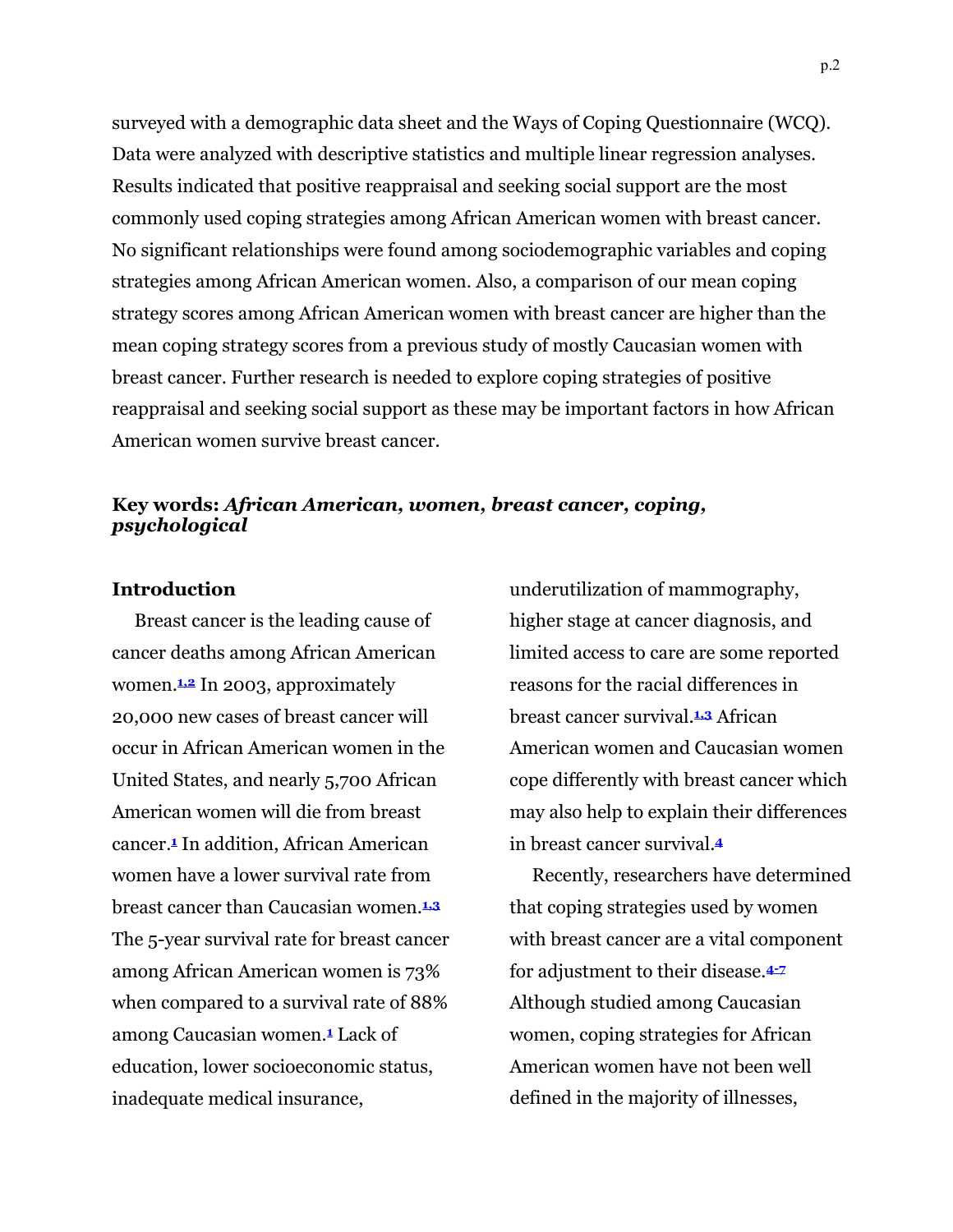including breast cancer.**8-10** Exploration of coping strategies used by African American women, and the possibility of how certain sociodemographic variables might relate to coping strategies among African American women with breast cancer, is the focus of this study.

#### **Literature Review**

*Theoretical Framework.* This study is guided by the Roy Adaptation Model.**<sup>11</sup>** In this model, individuals are viewed as adaptive systems that are capable of responding to their changing environment. The environment is categorized into focal, contextual, and residual stimuli. The focal stimulus is what immediately confronts the individual, which in this study was the diagnosis of breast cancer. Contextual stimuli are factors that contribute to the focal stimulus. In this study, we conceptualized these factors to be intervening variables that included relevant demographic data of age, marital status, educational level, income, and length of time since diagnosis. These intervening variables are discussed in other studies of individuals with breast cancer.**12-15** Residual stimuli are unknown environmental factors that affect the individual's adaptive system. In this

study, we allowed for the possibility of unknown residual stimuli, although we could not quantify or measure them.

According to Fawcett,**<sup>16</sup>** the Roy Adaptation Model **<sup>11</sup>** is related to the theory of Lazarus, Averill, and Opton,**<sup>17</sup>** which describes coping mechanisms as innate or acquired methods that individuals use to respond to internal and/or external changes. Roy and Andrews **<sup>11</sup>** state that individuals respond to changes in environmental stimuli through regulator and cognator coping subsystems. The regulator subsystem is a coping process in which an individual automatically responds to environmental stimuli through neural, chemical, and endocrine systems. The cognator coping subsystem allows an individual to respond and adapt to the environmental stimuli through four cognitive-emotive channels: 1) perceptual and information processing, 2) learning, 3) judgment, and 4) emotion. Perceptual information processing involves activities of selective attention, coding, and memory. Learning involves imitation, reinforcement, and insight. Judgment involves decisionmaking and problem solving. Emotions refer to psychological defenses used to make affective appraisals and attachments. Also, the regulator and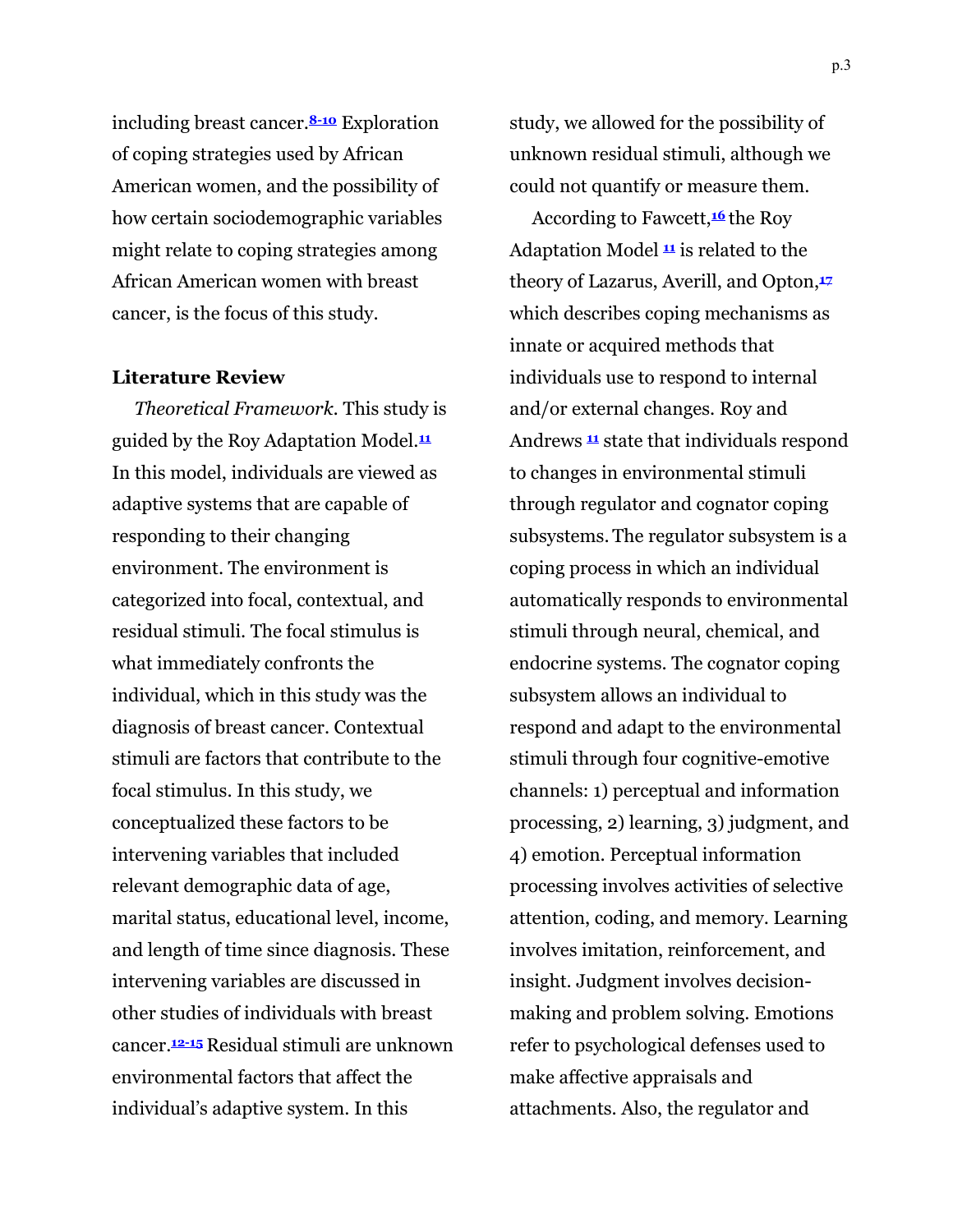cognator coping subsystems occur in four adaptive modes: 1) physiological, 2) selfconcept, 3) role function, and 4) interdependence.**<sup>11</sup>**

Roy and Andrews**11** state that the goal of nursing care is to promote health among individuals by enhancing their coping mechanisms. As few researchers focus on coping strategies used by African American women, this study fills a gap in nursing knowledge by focusing on the cognator coping mechanisms of African American women with breast cancer. African American women as well as other racial groups may be viewed as adaptive systems that are capable of responding to their changing environmental stimuli through cognitive coping mechanisms that promote their adaptation to a diagnosis of breast cancer. In this study we focused on African American women.

*Breast Cancer, Coping Strategies, and Adaptation.* Due to the physical and psychological impact of breast cancer, coping strategies are essential for adaptation.**4-7**Various strategies exist to assist women in coping with breast cancer.**13,18** Little is known about the psychological continuum within which African American women live with an illness such as breast cancer, and what

enhances possible long-term survival.**19,20** It is important to recognize that African American women filter information through a cultural context. These factors may influence their perception of breast cancer and possibly influence their survival rates.**19-22**

Prayer and spirituality are common coping approaches for African American women experiencing illness.**19-23** Studies show that both African American women and Caucasian women frequently use positive reappraisal, social support, and "planful problem solving" to cope with breast cancer.**8,10,24** Folkman and Lazarus **<sup>25</sup>** coined the term "planful problem solving" to mean that an individual utilizes an analytic approach to solve a problem or stressful situation. Northouse et al.**26** found that optimism was related to a high quality of life among African American women with breast cancer; however, no statistically significant relationships were found between demographic variables and quality of life among these women. A possible limitation of their study is that coping was not measured as a mediator between the antecedent demographic variables and the outcome variable, quality of life.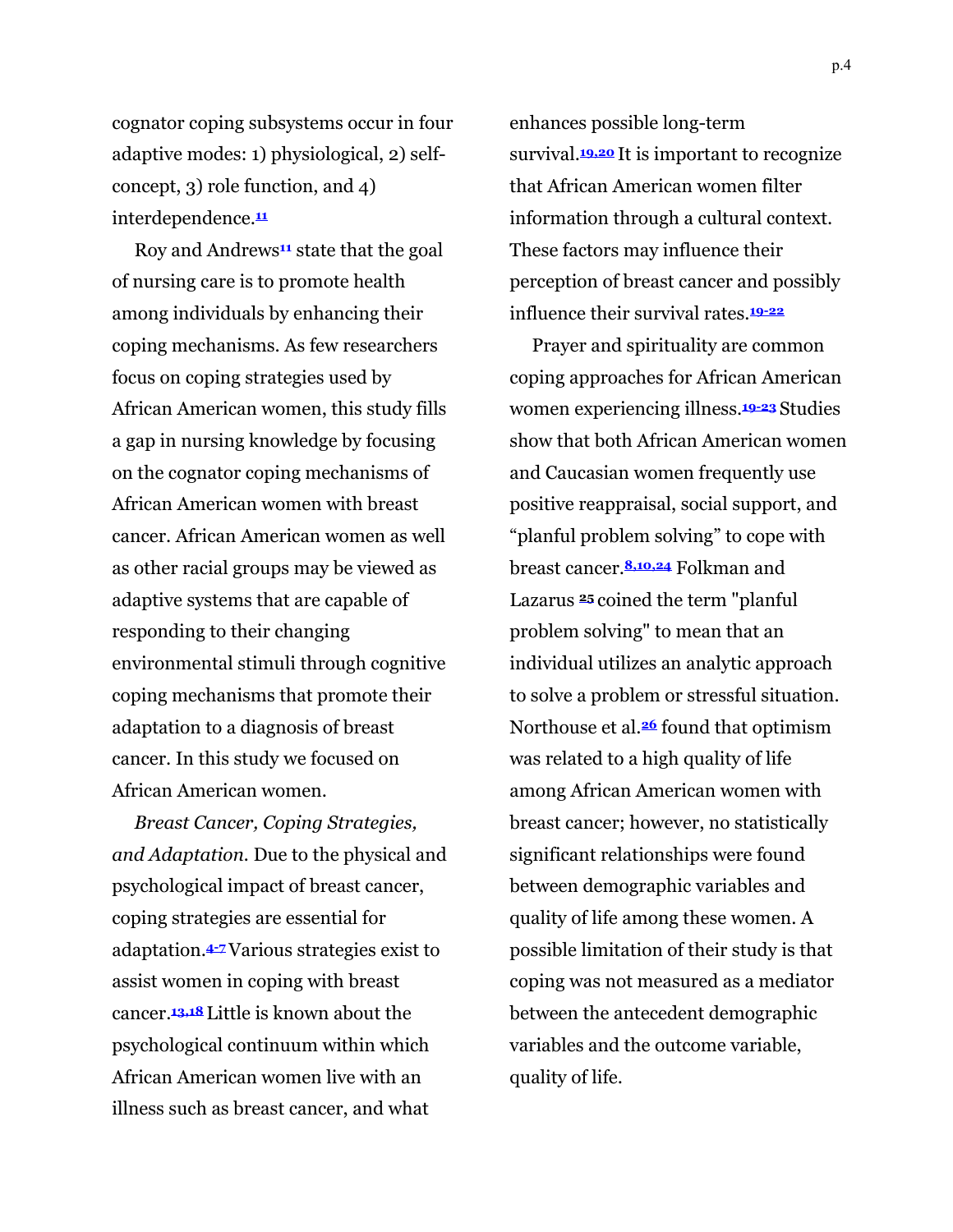Support and information play significant roles in women's adjustment to breast cancer.**27-29** Studies of Caucasian women who do not receive adequate information or social support show that they tend to experience more difficulty adjusting to breast cancer.**28,29** African American women report receiving insufficient information from their health care providers regarding how to cope with their breast cancer.**9,30** Furthermore, African American women state that some breast cancer support groups lack cultural sensitivity and do not provide them with the information and emotional support they need to cope with breast cancer.**9,31** These experiences of African American women with traditional health care services may place them at risk for inadequate adjustment to their breast cancer.

*Contextual variables and coping with breast cancer.* A few studies examine the relationship of sociodemographic variables among women coping with breast cancer; however, most of these studies include only a small percentage of African American women.**7,14,32** Schnoll, Knowles, and Harlow**14** studied a sample of mixed gender Caucasian cancer survivors and found that demographic variables were associated

with positive adaptation. Those who were married, had high income and education levels, and used lower levels of avoidant coping had better adjustment, while length of diagnosis was not related to adjustment. Most of the participants were breast cancer survivors (60%).

In another study of predominantly Caucasian breast cancer survivors (91.6%), those with lower education were more likely to use confrontive coping.**<sup>15</sup>** Age, education, uncertainty, stress appraisal, or hope did not explain a significant amount of variance in any of their coping strategies. The relative mean scores (RMS) on the Ways of Coping Questionnaire indicated that their most commonly used coping strategies were planful problem solving (RMS = 0.18) and positive reappraisal (RMS = 0.17). Women with a lower educational background were more likely to use the confrontive coping strategy.

Many research studies utilize qualitative methodologies to explore the breast cancer experience of African American women.**30,31,33** However, to our knowledge only a few published studies use quantitative methodology to explore relationships between demographic variables and coping strategies used by African American women; these studies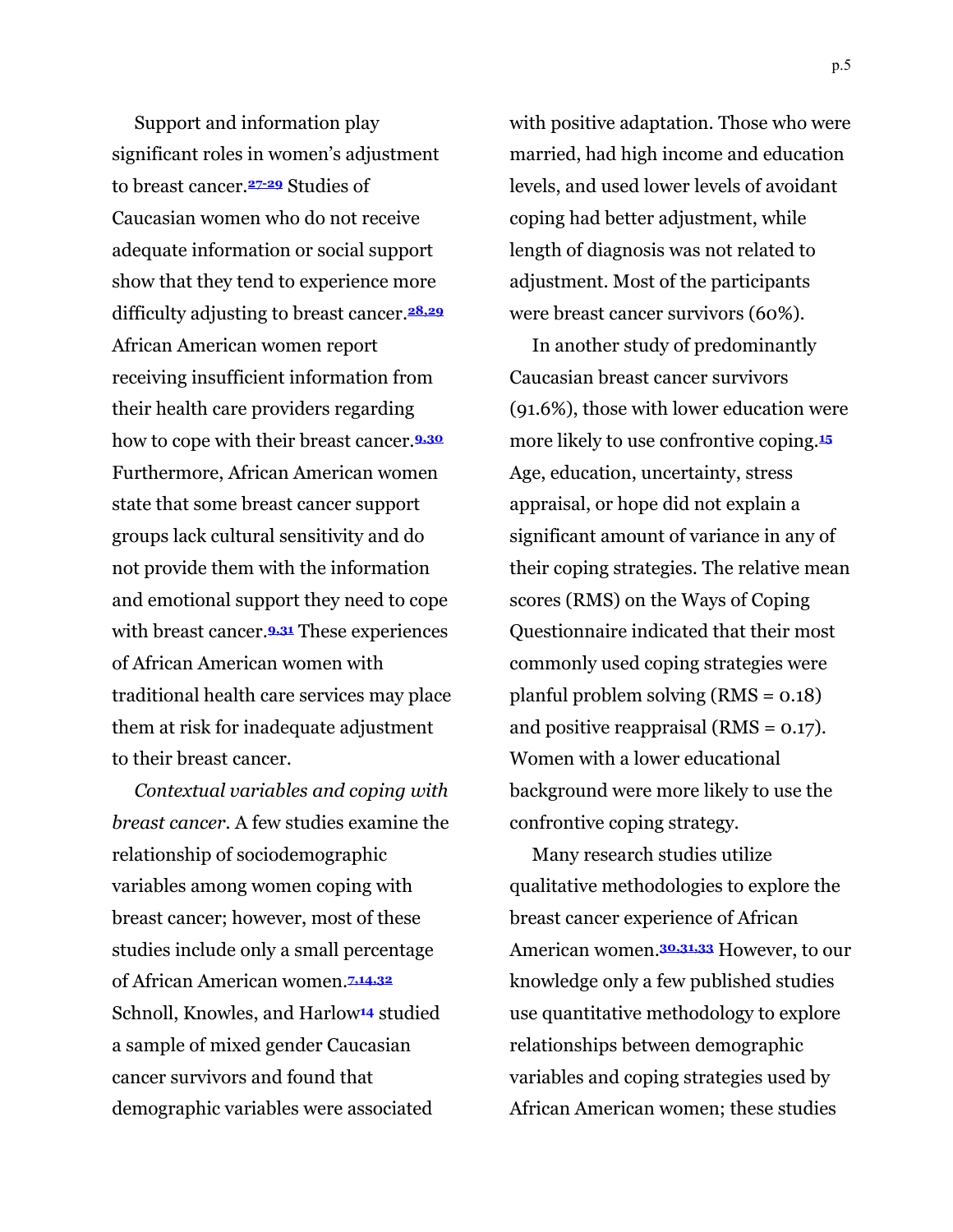consist of combined samples of women from different ethnic/racial groups.**4,8,10,34** Additionally, there are inconsistencies in the literature regarding demographic variables that may predict coping strategies used by women with breast cancer.**8,14,34** Therefore, the aims of this study were to specifically focus on coping strategies used by African American women with breast cancer and to identify relationships among sociodemographic variables and coping strategies used by African American women with breast cancer. Based on our literature review, we hypothesized that the coping strategies of positive reappraisal, seeking social support, and planful problem solving would be related to sociodemographic variables.

#### **Methods**

*Sample/Setting.* A cross-sectional design and a convenience sampling technique were used to recruit participants for this study. Eligibility criteria were as follows: 1) African American women who self-reported a confirmed diagnosis of breast cancer, 2) no metastatic disease, 3) resident of the southeastern United States, and 4) able to provide verbal and written consent to participate in the study.

*Procedures.* Flyers were given to breast cancer support group facilitators, African American church leaders, and nurses and physicians at oncology clinics to distribute to potential participants. Breast cancer support group facilitators and ministers at churches allowed the first author to make verbal announcements about the study. African American women who were interested in participating in the study contacted the researcher via telephone. Written consent was obtained from each participant. Breast cancer support group facilitators allotted time for African American women to complete questionnaires if they wanted to participate in the study. Some women asked to have their surveys mailed and agreed to return them to the researcher  $(n = 20)$  while the others completed their surveys on site (n=66). Most participants (62%) were recruited from African American breast cancer support groups while the rest were not (38%). Approval to conduct this study was obtained from the Hampton University Institutional Review Board.

*Instrumentation.* Data were collected utilizing a background data sheet (BDS) and the Ways of Coping Questionnaire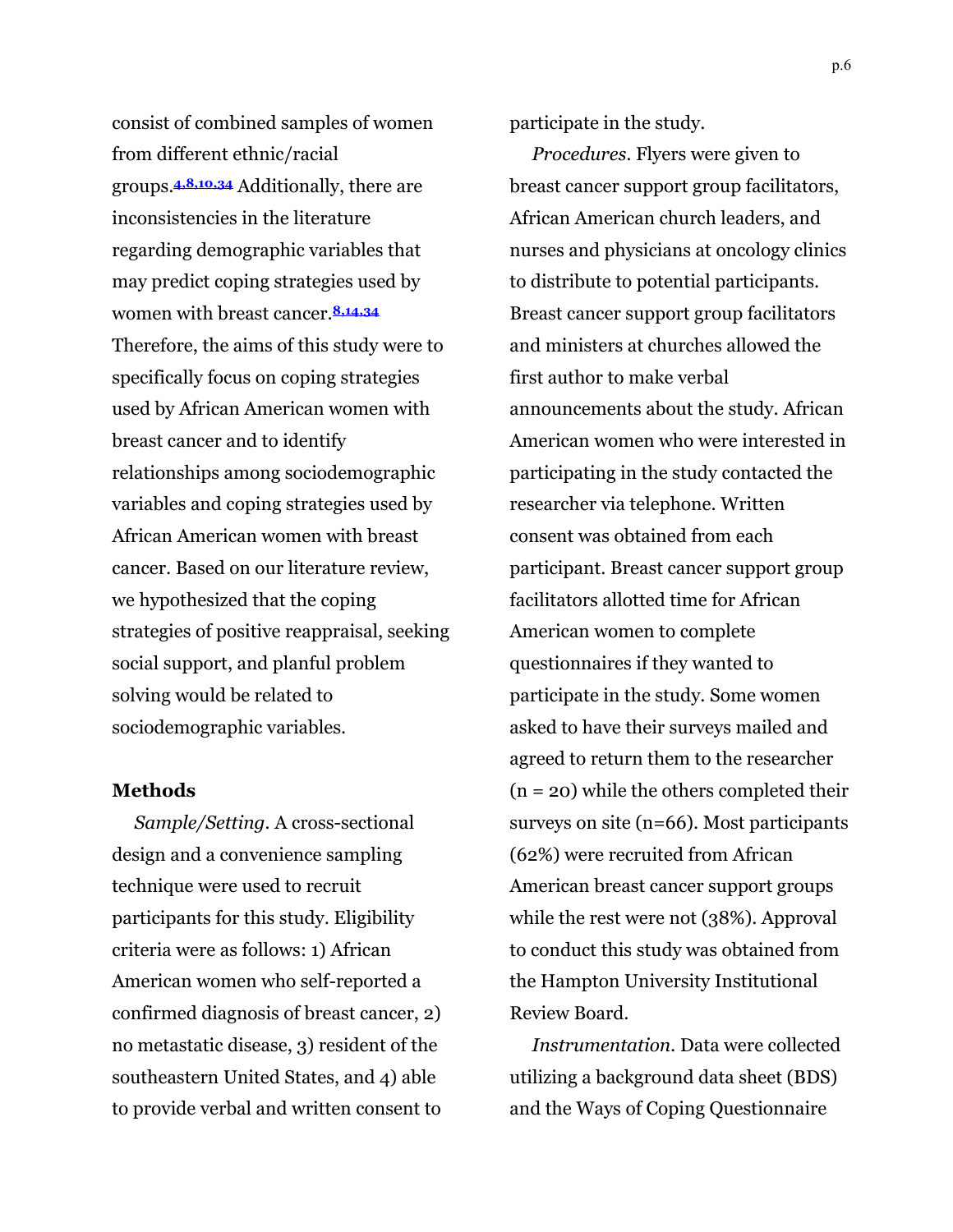(WCQ) developed by Folkman and Lazarus.**25** The BDS, developed by the lead author, was used to obtain demographic data that pertained to the contextual stimuli such as age, marital status, income, educational level, and length of time since diagnosis. The WCQ served as a measure for cognator coping mechanisms utilized by African American women who had been diagnosed with breast cancer. Based on a review of the Cumulative Index to Nursing and Allied Health Literature (CINAHL) from 1996 to 2002, **<sup>35</sup>** the WCQ has been widely used in nursing studies guided by the Roy Adaptation Model.**<sup>11</sup>**

The WCQ is a 66-item, 4-point Likerttype instrument that assesses cognitive and behavioral coping strategies with eight subscales.**25** Participants are asked to respond to each item by indicating the frequency with which each strategy was used with 0 indicating "not used," 1 indicating "used somewhat," 2 indicating "used quite a bit," and 3 indicating "used a great deal." Table 1 depicts the eight subscales and what they represent. According to Folkman and Lazarus,**<sup>25</sup>** Cronbach alpha scores in the original study ranged from .61 to .79; in this study they ranged from .51 to .70 (see Table 1).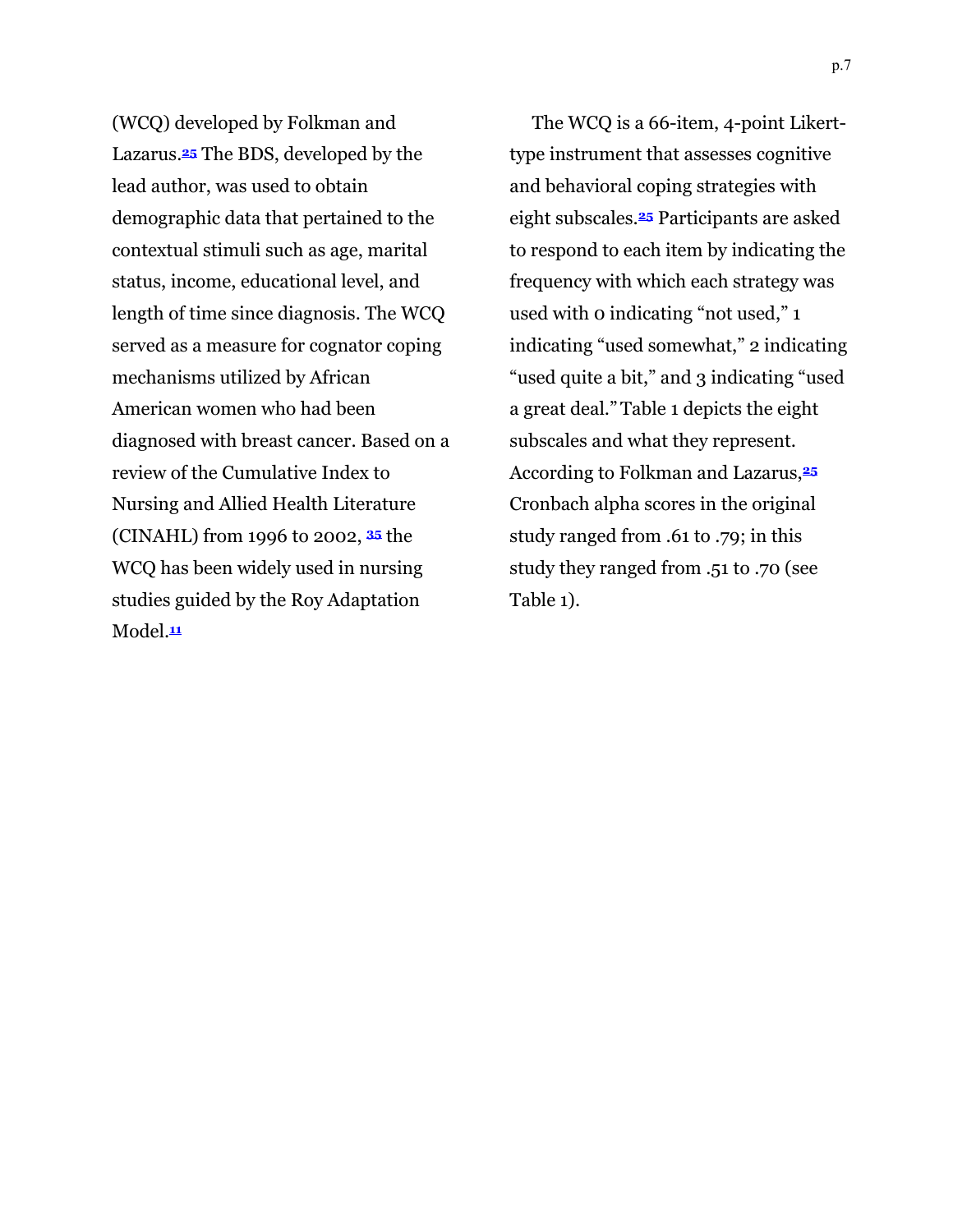| <b>Coping Subscale</b>    | <b>Description of Coping Subscale</b>                                                                                                       | Cronbach $\alpha$<br><b>Original Sample</b> | Cronbach $\alpha$<br><b>Current Sample</b> |
|---------------------------|---------------------------------------------------------------------------------------------------------------------------------------------|---------------------------------------------|--------------------------------------------|
| <b>Confrontive Coping</b> | aggressive efforts used to alter a<br>situation; describes the individual as<br>using some degree of hostility and risk-<br>taking behavior | .70                                         | .52                                        |
| Distancing                | detachment or disengagement; a<br>strategy to minimize the significance of<br>the situation                                                 | .61                                         | .51                                        |
| Self-controlling          | efforts that are used by individuals to<br>regulate their feelings and actions                                                              | .70                                         | .43                                        |
| Seeking social support    | efforts used to obtain informational,<br>tangible, and/or emotional support                                                                 | .76                                         | .70                                        |
| Accepting responsibility  | recognizes one's role in solving a<br>problem                                                                                               | .66                                         | .66                                        |
| Escape-avoidance          | wishful thinking and behavioral efforts to<br>avoid confronting a problem or stressful<br>situation                                         | .72                                         | .59                                        |
| Planful problem solving   | problem-focused efforts to alter the<br>situation, including an analytic approach<br>to problem solving                                     | .68                                         | .63                                        |
| Positive reappraisal      | a religious dimension, includes giving<br>positive meaning to a situation by<br>focusing on one's personal growth                           | .79                                         | .70                                        |

## **Table 1. Description of Folkman and Lazarus 25 Ways of Coping Questionnaire Subscales and Cronbach α scores for the Original Sample and Current Sample**

*Statistical Analysis.* Continuous variables included age and length of time since diagnosis. Categorical variables included marital status, income status and education level. Raw scores and relative scores were calculated for the WCQ as described in the WCQ manual.**<sup>25</sup>** Raw scores represent the sum of the items divided by the number of items in that subscale. Relative scores represent

each raw score divided by the total of all the raw scores for the eight subscales. Relative scores are expressed as a proportion for each type of coping subscale. High relative and raw scores indicate that a person frequently uses the behaviors described by that coping subscale.

Next, multiple regression analyses were done with each coping subscale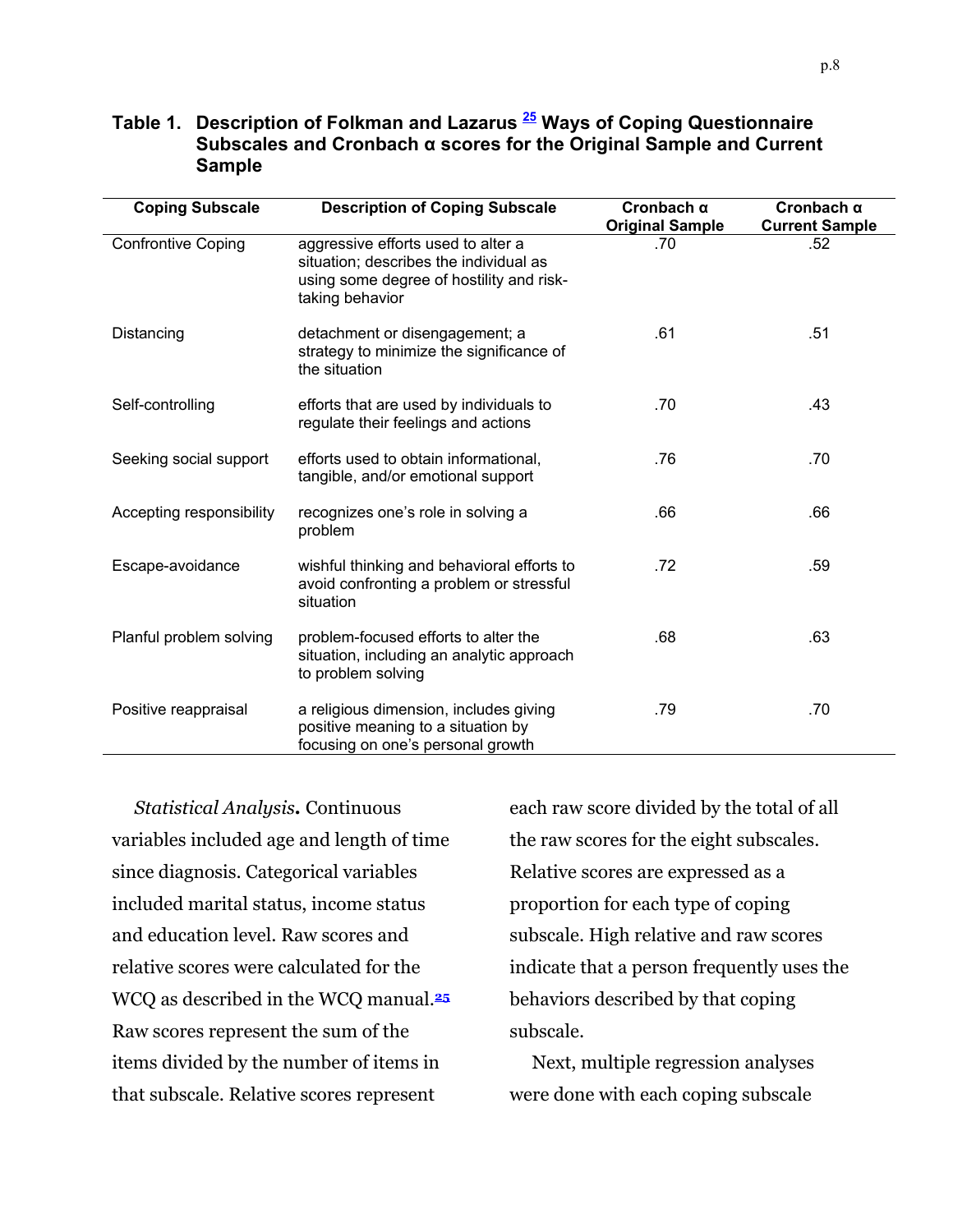being regressed onto the sociodemographic variables of age, length of time since diagnosis, marital status, income, and educational level. All categorical data were dummy coded. Relative scores were used to conduct multiple regression analyses where we separately regressed each coping subscale onto the sociodemographic variables. All of these data were analyzed utilizing the Statistical Package for the Social Sciences software program (SPSS, 2002) Version 11.0.**<sup>36</sup>** Finally, to aid in the interpretation of our data, we chose to compare our raw scores obtained from each coping subscale in this study to those from a previous study.**<sup>8</sup>** This study was the only one in the literature that provided mean and SD scores for the WCQ subscales; however, these data combined Caucasian women and African American women with breast cancer. The sample size, mean, and SD for that study and our study were used to perform ttests for independent samples. STATA Statistical Software,**37** Version 7.0 was used for these analyses.

We approached the missing data using statistical procedure of mean imputation. No participant had a large number of items missing from the WCQ. For those who inadvertently omitted items from

the WCQ, which did not include more than two responses per questionnaire, we imputed the mean scores for each item on the WCQ. For sociodemographic data missing on the BDS, we did not impute any values; these participants were not included in the regression analysis, as is the default in SPSS.

*Power Analysis.* Power analyses were conducted a-priori for sample size estimation. These analyses were conducted with G\*POWER **38-39** with each subscale coping score as the outcome measure. The a-priori power analysis for the multiple linear regression with nine predictors (i.e., all the sociodemographic variables in their dummy coded form) showed that 54 participants (total *N*) were necessary to detect a large effect  $(f^2 = .35; \text{Cohen } 49)$ with  $\alpha$  = .05 and power = .80.

#### **Results**

Table 2 depicts the summary demographic characteristics of the participants in this study. Ages ranged from 35 to 76 years old. Participant's length of time since the diagnosis of breast cancer ranged from 2 months to 21 years. The majority of the participants were married (45.3%). Educational levels ranged from less than high school to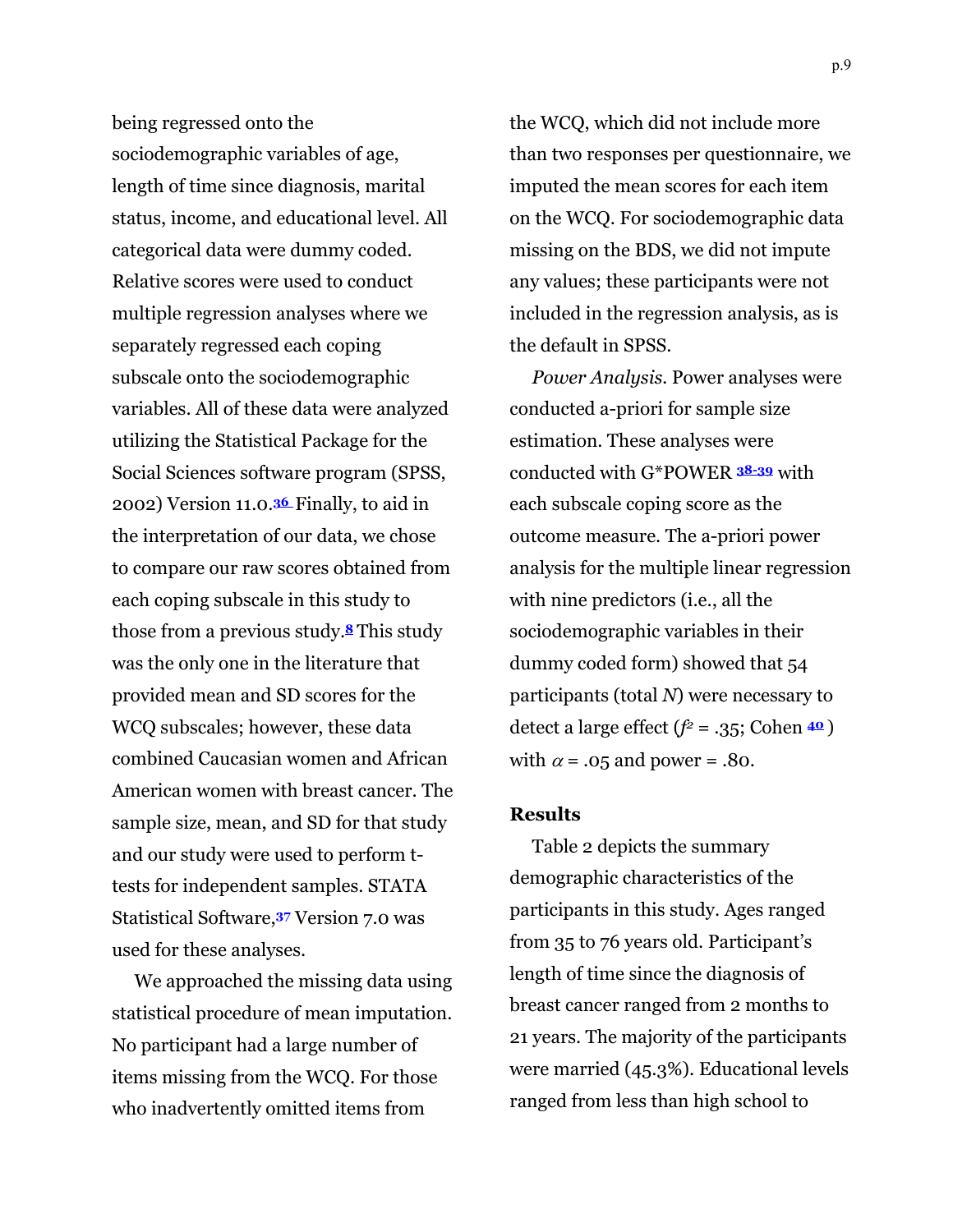doctor of philosophy degree. The majority of participants had at least a high school degree. The majority of participants' annual incomes were in the category that ranged from \$30,000 per year to \$59,999 per year. Also, the most common type of surgery reported by

participants included simple mastectomy (16.3%), radical mastectomy (32.6%), and lumpectomy (46.5%). Participants received various types of breast cancer treatment such as radiation, chemotherapy, and surgery.

| Variable                                             | Mean <sup>ª</sup> or            | $SDa$ or                 |
|------------------------------------------------------|---------------------------------|--------------------------|
|                                                      | <b>Frequencies</b> <sup>b</sup> | Percentages <sup>b</sup> |
| Age (years) <sup>a</sup>                             | 52.29                           | 9.42                     |
| Length of time since diagnosis (months) <sup>a</sup> | 51.92                           | 56.61                    |
| Marital Status <sup>b</sup>                          |                                 |                          |
| Single                                               | 16                              | 18.60                    |
| Married                                              | 39                              | 45.34                    |
| <b>Previously Married</b>                            | 31                              | 36.04                    |
| <b>Educational Status</b> <sup>b</sup>               |                                 |                          |
| High School or Less                                  | 30                              | 34.88                    |
| <b>Associates Degree</b>                             | 9                               | 10.46                    |
| Bachelor's Degree                                    | 21                              | 24.41                    |
| Master's Degree or higher                            | 22                              | 25.58                    |
| Missing                                              | 4                               | 4.65                     |
| Annual Income <sup>b</sup>                           |                                 |                          |
| $<$ \$30.000                                         | 18                              | 20.93                    |
| $$30,000 - $59,999$                                  | 42                              | 48.83                    |
| \$60,000 or greater                                  | 21                              | 24.41                    |
| Missing                                              | 5                               | 5.81                     |

#### **Table 2. Demographic Characteristics of African American Women with Breast Cancer (N = 86)**

Note: <sup>a</sup>Means and SD are for continuous variables (age and length of time since diagnosis)<br><sup>b</sup>Frequencies and percentages are for categorical variables (marital status, educational status, annual income)

Based on relative scores of the WCQ, the most frequently used coping strategies were positive reappraisal and social support, followed by planful problem solving. As shown in Table 3,

the other coping strategies were not as common. Accepting responsibility was the least frequently used coping strategy among participants.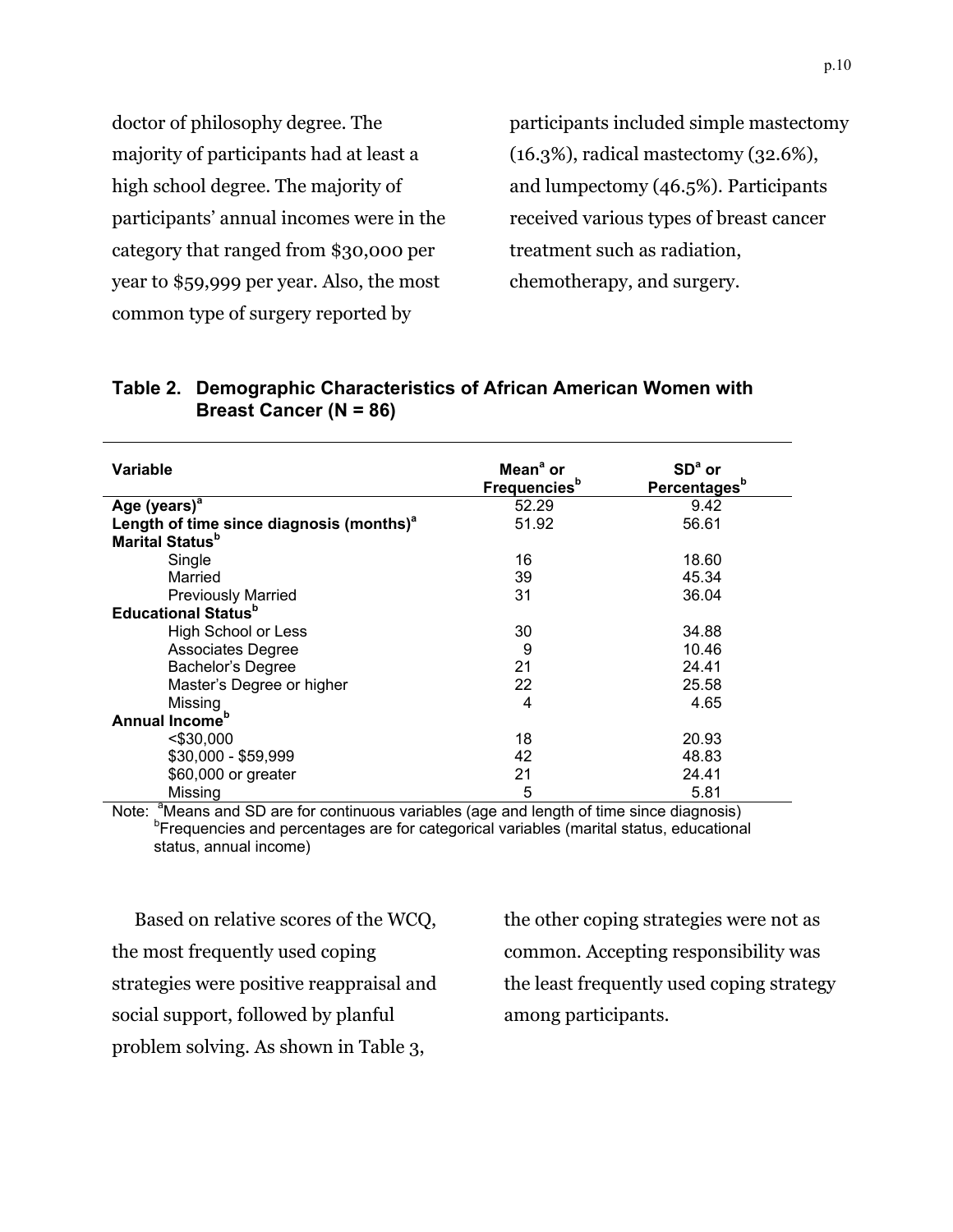| <b>Coping Strategy</b>          | Mean | SD          |
|---------------------------------|------|-------------|
| Positive Reappraisal            | 0.24 | 0.06        |
| <b>Seeking Social Support</b>   | 0.20 | 0.06        |
| <b>Planful Problem Solving</b>  | 0.15 | 0.05        |
| Self-Controlling                | 0.12 | 0.04        |
| Distancing                      | 0.10 | 0.05        |
| Escape-avoidance                | 0.07 | 0.04        |
| <b>Confrontive Coping</b>       | 0.07 | 0.04        |
| <b>Accepting Responsibility</b> | 0.03 | 0.04<br>. . |

#### **Table 3. Relative Score Coping Strategy Subscales Among African American Women with Breast Cancer (N = 86)**

Note: Mean and SD relative scores from the Ways of Coping Questionnaire **<sup>25</sup>**

As shown in Table 4, multiple regression analyses indicated that none of the variables of age, marital status, education, income, or length of time since diagnosis predicted any of the eight types of coping strategies (our hypotheses and also exploratory analyses for the others) among African American women who had been diagnosed with breast cancer. Also, comparison of our summary scores to

those in the literature from a mostly Caucasian sample of women with breast cancer with t-tests showed that there were significant differences between African American and Caucasian women where African American women used more positive reappraisal, seeking social support, planful problem solving, escape-avoidance, and confrontive coping strategies (see Table 5).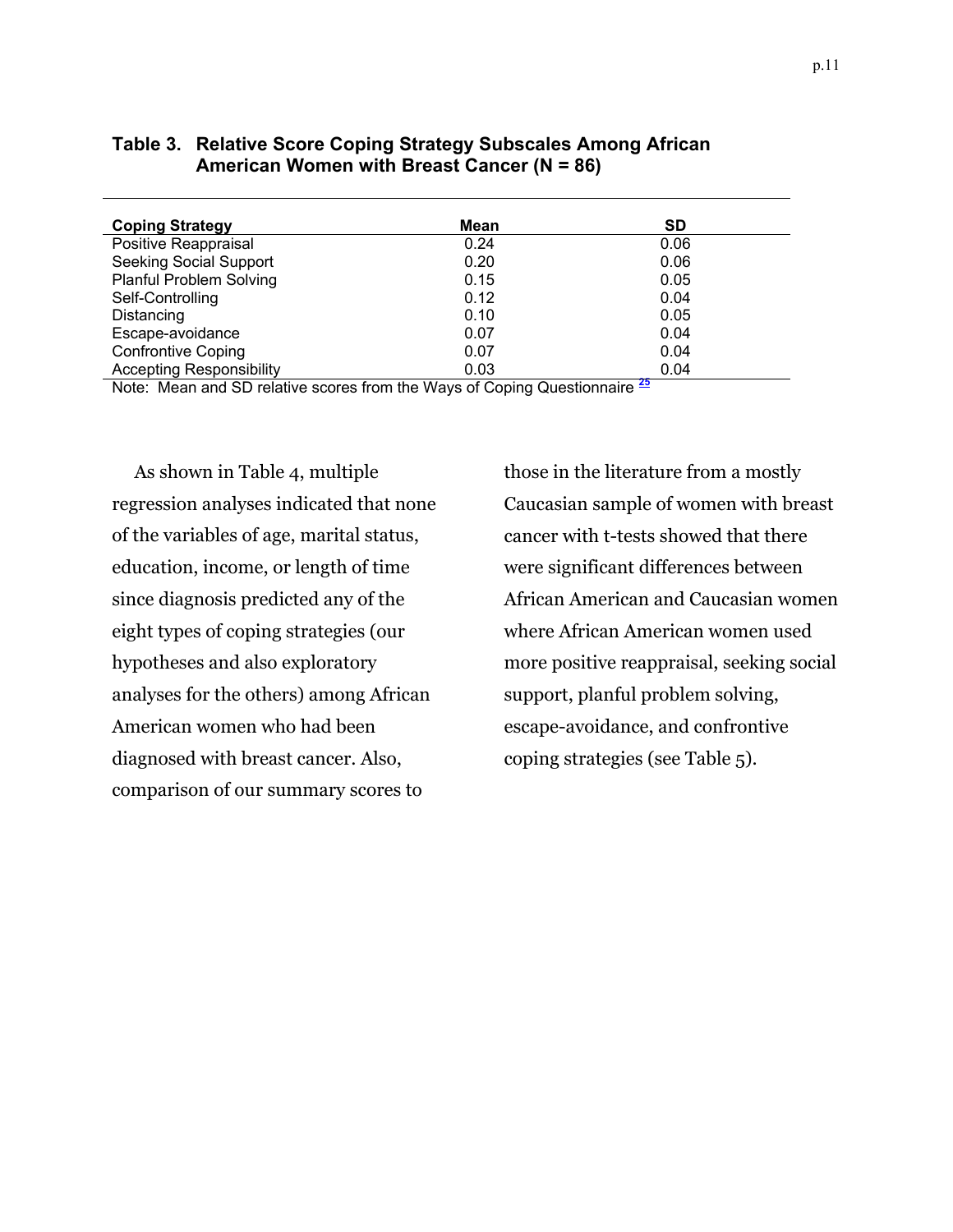#### **Table 4. Multiple Linear Regression Models for Coping Strategy Subscales Regressed on Sociodemographic Factors among African American Women with Breast Cancer**

| <b>Coping Strategy</b>          | <b>Model F Statistic</b> | Model p-value |
|---------------------------------|--------------------------|---------------|
| Positive Reappraisal            | 0.88                     | .54           |
| Seeking Social Support          | 0.65                     | .75           |
| <b>Planful Problem Solving</b>  | 0.81                     | .61           |
| Self-Controlling                | 0.88                     | .55           |
| Distancing                      | 1.34                     | .23           |
| Escape-avoidance                | 0.47                     | .89           |
| <b>Confrontive Coping</b>       | 0.43                     | .91           |
| <b>Accepting Responsibility</b> | 1.14                     | .35           |

Note: Coping strategies are those obtained from the WCQ **<sup>25</sup>** using the relative scoring method N = 79 due to missing sociodemographic data.

#### **Table 5. Ways of Coping Questionnaire Comparisons Between African American Women and a Mixed Racial Sample of Mostly Caucasian Women with Breast Cancer**

| <b>Coping Strategy</b>          | Mean<br>$\mathsf{(SD)}^{\mathsf{a}}$ | Mean $(SD)^b$ | t statistic | p-value | $95\%$ $CIc$   |
|---------------------------------|--------------------------------------|---------------|-------------|---------|----------------|
| Positive Reappraisal            | 1.45(.74)                            | 2.41(.52)     | $-10.11$    | < 0.01  | $-1.15, -0.77$ |
| <b>Seeking Social Support</b>   | 1.70(.75)                            | 2.07(.68)     | $-3.51$     | < 0.01  | $-0.58, -0.16$ |
| <b>Planful Problem Solving</b>  | 1.31(.63)                            | 1.57(.61)     | $-2.86$     | < 0.01  | $-0.44, -0.08$ |
| Self-Controlling                | 1.14(.61)                            | 1.29(.51)     | $-1.81$     | > .05   | $-0.31, 0.01$  |
| Distancing                      | 1.05(.68)                            | 1.06(.51)     | $-0.11$     | > .05   | $-0.19, 0.17$  |
| Escape-avoidance                | 0.63(.54)                            | 0.78(.48)     | $-1.995$    | < 0.05  | $-0.30, -0.00$ |
| <b>Confrontive Coping</b>       | 0.53(.42)                            | 0.78(.46)     | $-3.89$     | < 0.01  | $-0.38, -0.12$ |
| <b>Accepting Responsibility</b> | 0.33(0.46)                           | 0.39(.55)     | $-0.815$    | > .05   | $-0.21, 0.09$  |
| 11111222                        |                                      |               |             |         |                |

Note: WCQ <sup>25</sup> raw scores.

Bourjolly and Hirschman <sup>8</sup> study of 102 African American and Caucasian women <sup>b</sup>Current study of 86 African American women

<sup>c</sup>95% confidence interval for mean differences as a measure of effect size. Significance is indicated if the interval does not include the value of zero.

#### **Discussion**

Our study analyzed the coping strategies used by African American women with breast cancer. Many of our participants were married, welleducated, and had relatively high personal incomes. Thus more insight is provided regarding the coping strategies

used among African American women with breast cancer from this type of socioeconomic background. Coping strategies used among African American women in this study are similar to coping strategies reported by African American women with breast cancer who had lower incomes and were less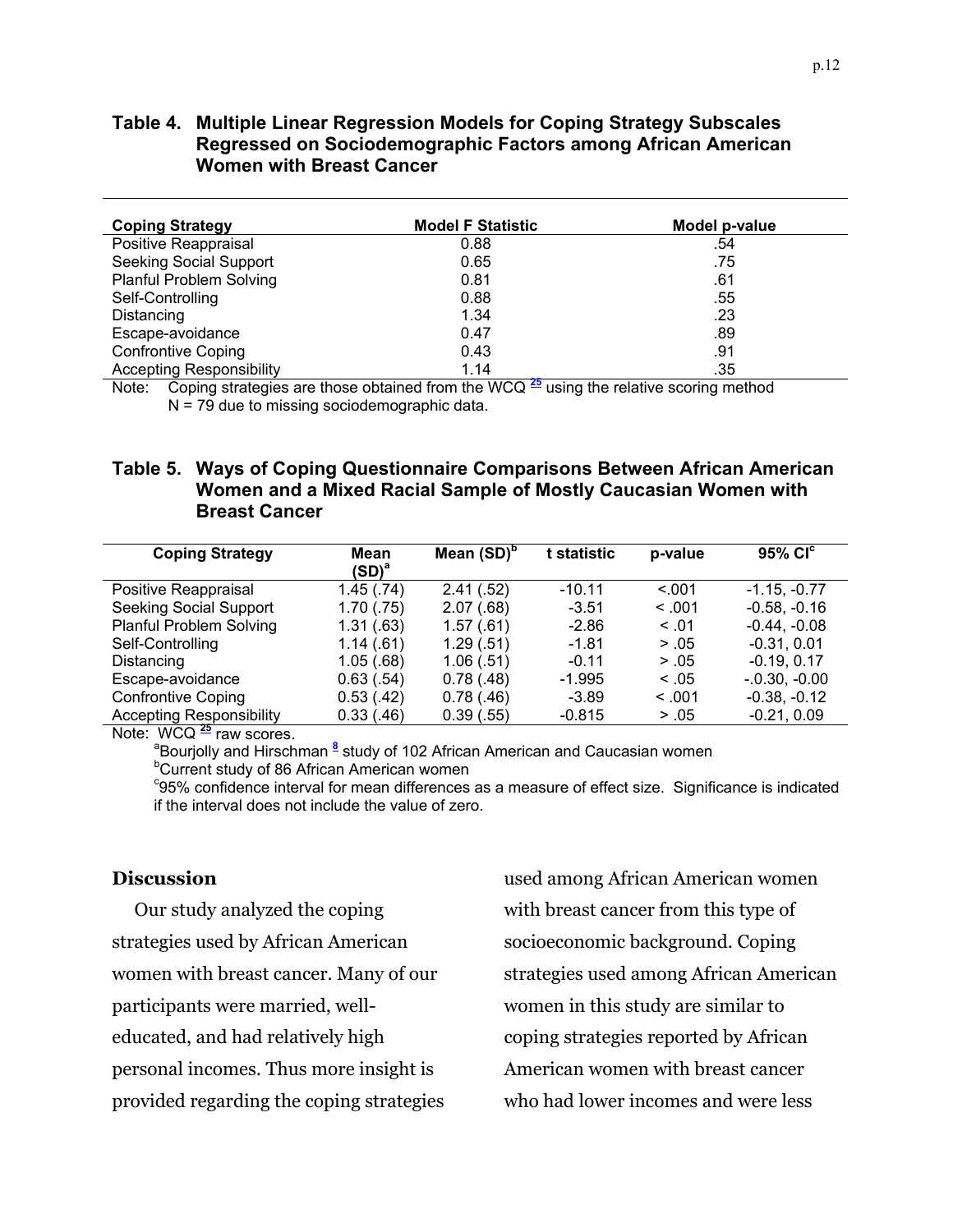educated.**8**,**15** This suggests that socioeconomic status may not play a significant role in coping strategies in this population.

Although research studies show that coping strategies are related to how women adapt to breast cancer, it remains unclear how demographic variables may predict coping strategies used among women with breast cancer.**<sup>7</sup>** Schnoll, Knowles, and Harlow **<sup>14</sup>** studied a sample of mixed gender Caucasian cancer survivors and found that demographic variables were associated with positive adaptation. Those who were married, had high income and education levels, and used lower levels of avoidant coping had better adjustment, while length of diagnosis was not related to adjustment. However, Wonghongkul et al.**<sup>15</sup>** found that demographic variables (age and education) and psychological variables (stress appraisal and hope) did not explain a significant amount of variance on any of the coping strategies used by women with breast cancer. Also, Bourjolly and Hirschman **<sup>8</sup>** found no statistically significant correlations with any sociodemographic variables and coping strategies used among a sample of African American and Caucasian

women with breast cancer. Our study shows that there were no significant relationships between sociodemographic variables and coping strategies.

In a qualitative study of African American women coping with breast cancer, having a positive attitude and receiving social support from family members and friends helped them cope with the challenges of their breast cancer.**<sup>9</sup>** Using the same sample but now using quantitative methods, we find similar results in that positive reappraisal and seeking social support are the most frequently used coping strategies among African American women. These qualitative and quantitative findings demonstrate the utility of triangulation methods to obtain the most accurate and comprehensive picture of a phenomenon.**<sup>41</sup>**

Bourjolly and Hirschman**8** report similarities between African American women and Caucasian women coping with breast cancer. Fogel et al.**42** found no differences in coping strategies among African American, Hispanic and Caucasian women with breast cancer who utilized the Internet for breast health information. Reynolds et al.**<sup>4</sup>** found differences in coping strategies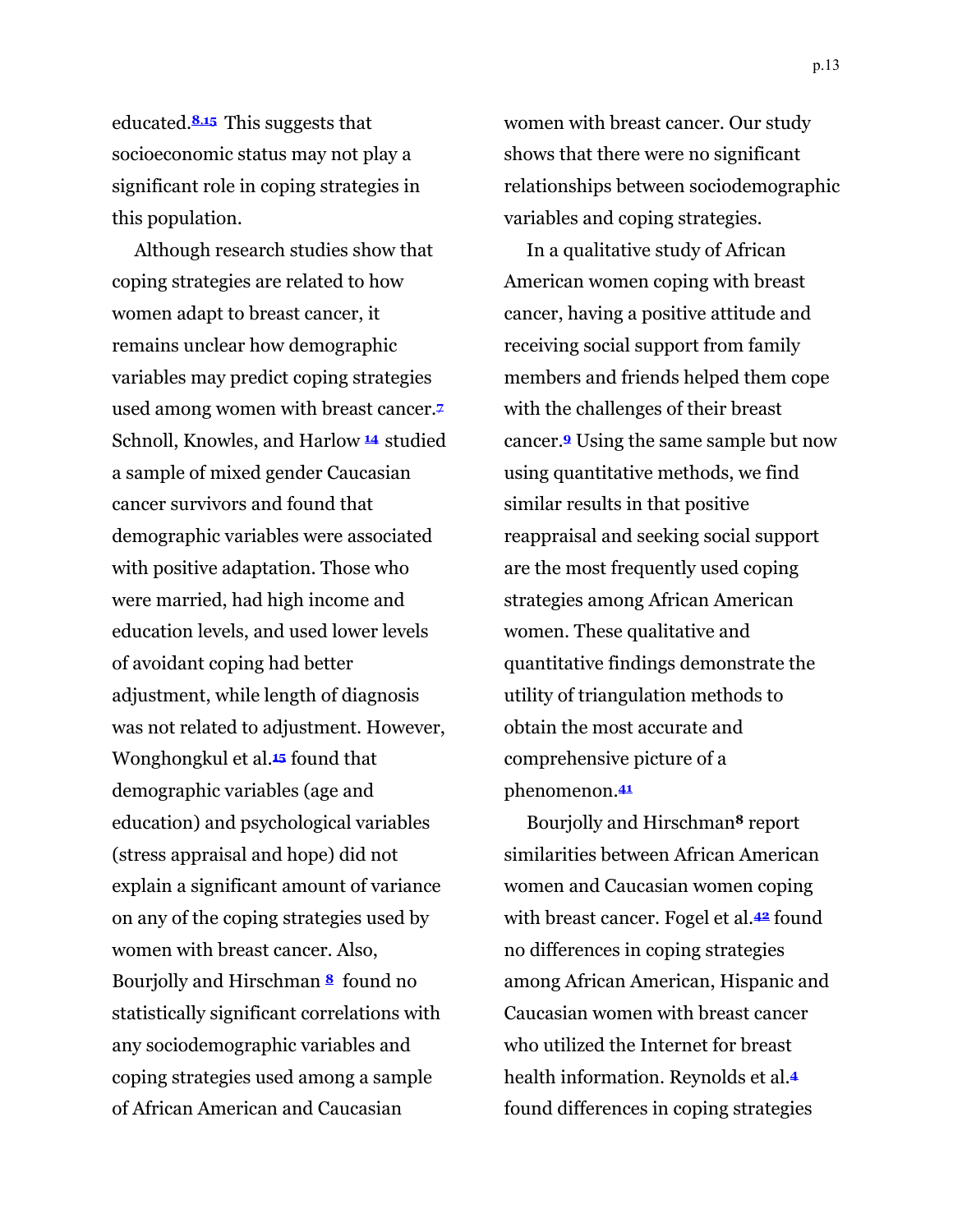between African American women and Caucasian women and suggest that these differences should be explored because it may help explain the differences in survival between African American women and Caucasian women.

Our study suggests that differences may exist between African American women and Caucasian women coping with breast cancer. All of our mean subscale scores for the WCQ were higher in this sample of African American women with breast cancer compared to a previous study of a mixed racial sample of mostly Caucasian women with breast cancer. We found significant differences in the use of 5 out of 8 coping strategies between these groups. Positive reappraisal, social support, planful problem solving, distancing, and escape-avoidance were used more among this sample of African American women than with the mixed racial sample of mostly Caucasian women.**<sup>8</sup>** One of the reasons why positive reappraisal may be used more among African American women is because this coping strategy has a religious dimension, and research indicates that African American women utilize more religious coping than Caucasian women with breast cancer.**10,43**

Social support is important to both African American women and Caucasian women coping with breast cancer.**8,42** In this study, African American women used positive reappraisal as a coping strategy more frequently than seeking social support. In the previous study of African American women and Caucasian women, seeking social support was used more frequently than positive reappraisal.**8** Bourjolly and Hirschman **<sup>8</sup>** found differences in the type of social support used between African American women and Caucasian women with breast cancer whereas African American women relied more on God for support and Caucasian women relied more on their spouses. Thus the differences found in the use of seeking social support between our sample and the previous study may be related to the type of social support used between African American women and Caucasian women to cope with breast cancer.

Cancer patients who utilize coping strategies such as distancing and escapeavoidance have more psychological distress related to breast cancer.**<sup>44</sup>** Since only a few African American women in this study used distancing and escapeavoidance as coping strategies, this suggests that African American women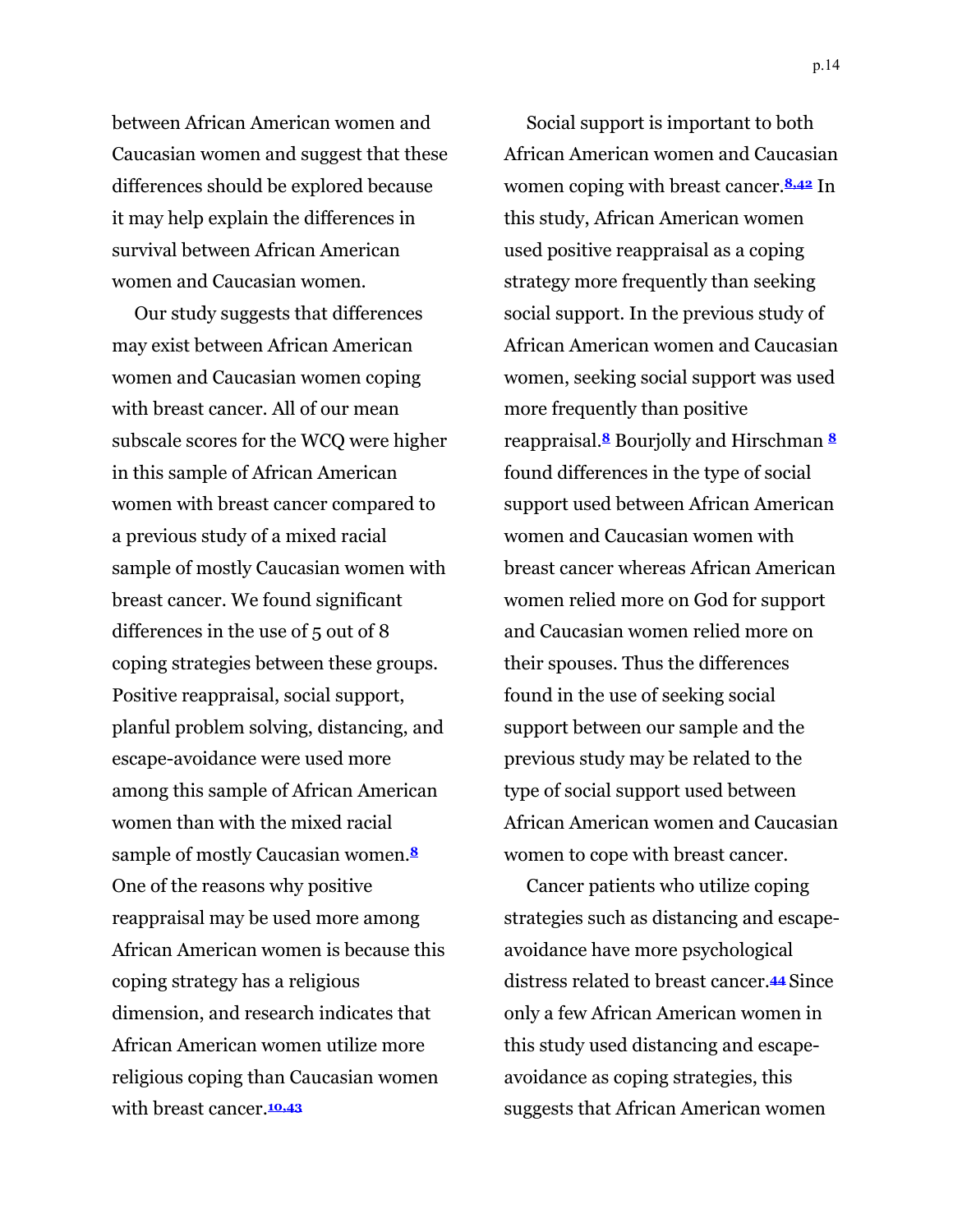with breast cancer are not susceptible to this negative coping approach. There were no differences found in the use of self-controlling as a coping strategy in this sample or in the mixed racial sample of mostly Caucasian women with breast cancer.**<sup>8</sup>** This finding may suggest that both African American women and Caucasian women with breast cancer experience equivalent levels of selfcontrolling coping styles.

Quite often women with breast cancer are overwhelmed with their diagnosis and are unable to effectively problem solve and make appropriate decisions regarding receiving treatment and seeking support.**<sup>45</sup>** According to Lazarus and Folkman,**46** decision-making can be obscured during illness and can lead to maladaptive coping behaviors. Individuals who utilize planful problem solving as a coping strategy focus their efforts on planning and taking direct action to solve a problem which is related to better adjustment to cancer.**<sup>47</sup>** Participants in this study frequently used planful problem solving to cope with breast cancer. This finding suggests that African American women take direct action to solve their problems with breast cancer. Our findings also support a qualitative study conducted by

Lackey et al.**33** in which African American women with breast cancer were able to move through the illness trajectory by thinking through the process.

Accepting responsibility was the least frequently used coping strategy among African American women in this study which was similar to studies of Caucasian women with breast cancer.**8,14** Also, no differences were found between participants in this study and a mixed sample of mostly Caucasian women with regard to their use of distancing and accepting responsibility as strategies to cope with breast cancer. This suggests that both Caucasian and African American women with breast cancer tend not to blame themselves for the disease nor think that it is their sole responsibility to address the problem.

*Limitations.* There are a number of limitations to this study. First, the majority of participants were recruited from African American breast cancer support groups which limit generalizability of findings. Second, no direct cultural comparisons were made with women from other ethnic or racial backgrounds but rather through summary data from the literature. Third, we acknowledge that our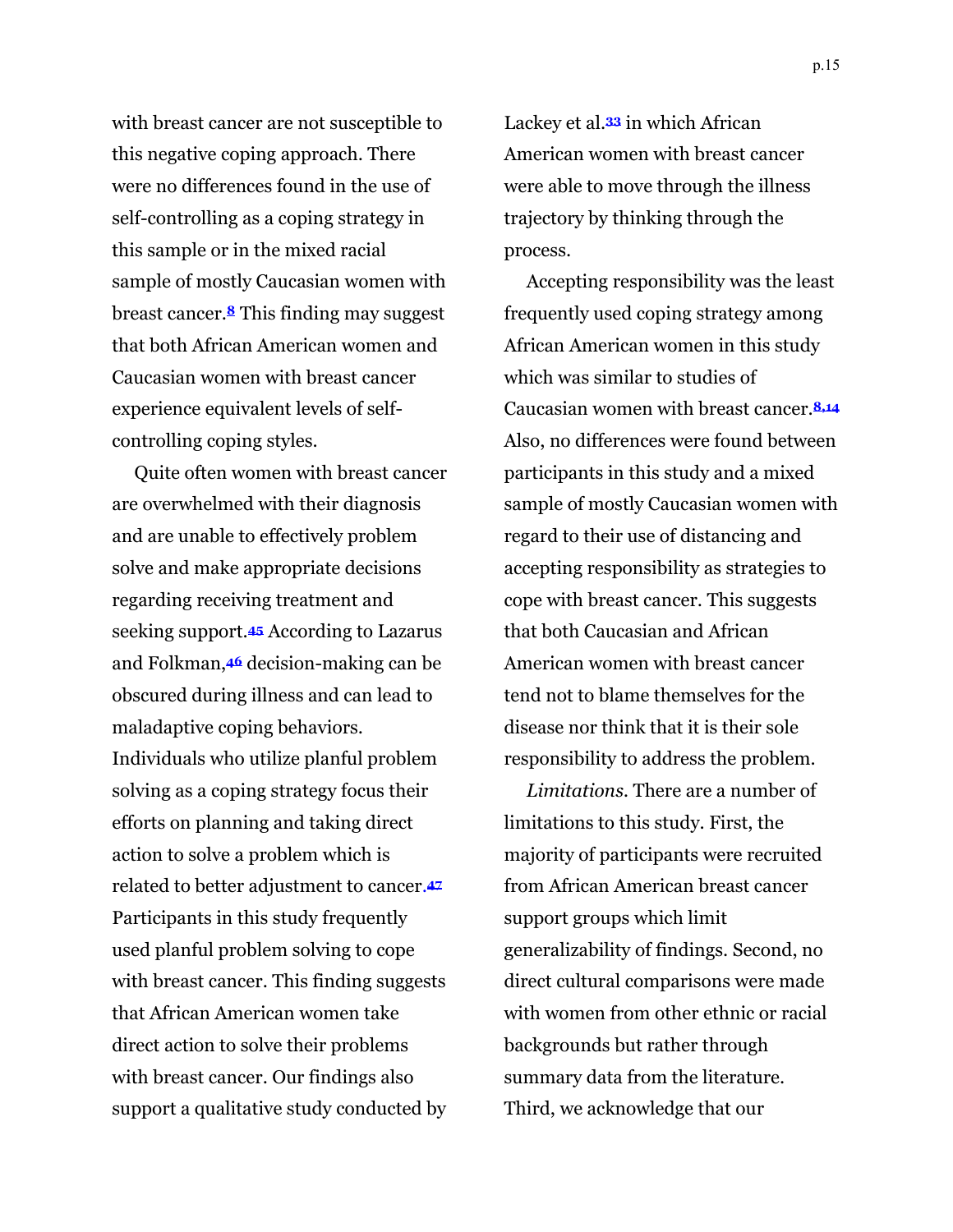comparison of summary data from our study to a mixed racial sample of mostly Caucasian women with breast cancer may have different sociodemographic data and may not be truly eligible for these direct comparisons. Fourth, stage of cancer diagnosis may have influenced coping strategies used by participants and we did not have access to that data. Fifth, some of the Cronbach alpha reliabilities for the subscales were low in this study; therefore, those constructs may be unreliable.

*Implications for Nursing Practice.*  This study utilized a nursing model, the Roy Adaptation Model **<sup>11</sup>** to guide the investigation of the cognitive coping mechanisms used by African American women for adaptation to breast cancer. No demographic variables (age, income, education, marital status, and length of time since diagnosis) were related to coping strategies used by African American women in this study; therefore, further research is needed to explore contextual variables that may predict how African American women cope with breast cancer. It is vital for nurses to recognize the role that coping strategies may contribute in the adaptation to breast cancer among African American women and develop

culturally sensitive interventions that may contribute to their survival of the disease.

Northouse et al.**26** found that, overall, African American women with breast cancer were optimistic about the disease and report a fairly high quality of life. Positive reappraisal and seeking social support are common coping strategies used by African American women with breast cancer in this study and previous studies; therefore, nurses should consider utilizing these coping strategies to help African American women with breast cancer. Also, research is needed to explore how having a positive attitude and seeking social support can affect survival of breast cancer among African American women.

Since coping strategies such as distancing, escape-avoidance, and accepting responsibility are reported to increase psychological distress for cancer patients,**44,47** it is essential for nurses to teach African women who utilize these strategies more adaptive ways of coping with breast cancer so they can have better health outcomes from the disease. It is also important for nurses to recognize cultural differences in coping with breast cancer between African American women and Caucasian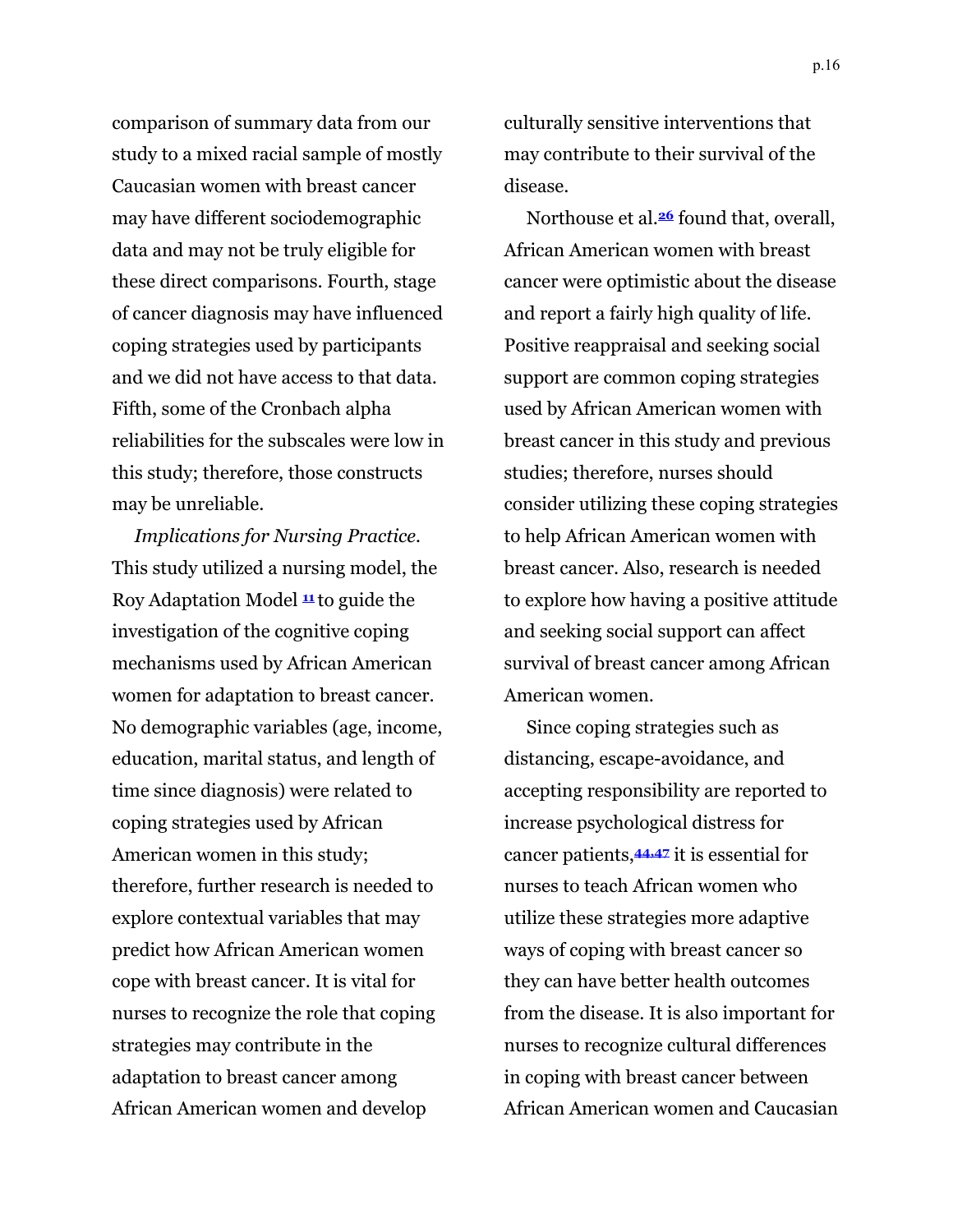women. Thus more research is needed to explore the differences in coping with breast cancer between African American women and Caucasian women, and whether these differences predict survival of the disease.

#### **References**

- 1. American Cancer Society. *Cancer Facts & Figures for African Americans 2003- 2004.* Atlanta, GA: Author.
- **2.** Ghafoor, A., Jemal, A., Cokkinides, V., Cardinez, C., Murray, T., Samuels, A., & Thun, M. J. (2002). Cancer statistics for African Americans. *CA: A Cancer Journal for Clinicians, 52,* 326-341.
- **3.** Joslyn, S., & West, M. (2000). Racial differences in breast carcinoma survival. *Cancer, 88*(1)*,* 114-123.
- **4.** Reynolds, P., Hurley, S., Torres, M., Jackson, J., Boyd, P., Chen, V., & and the Black/White Cancer Survival Study Group (2000). Use of coping strategies and breast cancer survival: Results from the Black/White Cancer Survival Study. *American Journal of Epidemiology, 152,* 940-949.
- **5.** Brady, S. S., & Helgeson, V. S. (1999). Social support and adjustment to recurrence of breast cancer. *Journal of Psychosocial Oncology, 17*(2)*,* 37-55.
- **6.** Osowiecki, D. M., Compas, B. E. (1999). A prospective study of coping, perceived control, and psychological adaptation to breast cancer. *Cognitive Therapy and Research, 23,* 169-180.
- **7.** Stanton, A., Danoff-Burg, S., Cameron, C., Bishop, M., Collins, C., Kirk, S., Sworowski, L, & Twillman, R. (2000). Emotionally expressive coping predicts psychological and physical adjustment to breast cancer. *Journal of Consulting and Clinical Psychology, 68,* 875-882.
- **8.** Bourjolly, J. N., & Hirschman, K. B. (2001). Similarities in coping strategies but differences in sources of support among African-American and White women coping with breast cancer. *Journal of Psychosocial Oncology, 19*(2)*,* 17-38.
- **9.** Henderson, P. D., Gore, S.V., Davis, B.L., & Condon, E. (in press). African American women coping with breast cancer: A qualitative analysis. *Oncology Nursing Forum*.
- **10.** Culver, J.L., Arena, P.L., Antoni, M.H., & Carver, C.S. (2002). Coping and distress among women under treatment for early stage breast cancer: Comparing African Americans, Hispanics, and Non-Hispanic Whites. *Psycho-Oncology, 11,* 495-504.
- **11.** Roy, C., & Andrews, H. A. (1999). *The Roy Adaptation Model* (2nd ed.). Norwalk, CT: Appleton & Lange.
- **12.** Beder, J. (1995). Perceived social support and adjustment to mastectomy in socioeconomically disadvantaged Black women. *Social Work in Health Care, 22*(2)*,* 55-71.
- **13.** McCaul, K. D., Sandgren, A. K., King, B., O'Donnell, S., Branstetter, A., & Foreman, G. (1999). Coping and adjustment to breast cancer. *Psycho-Oncology, 8,* 230-236.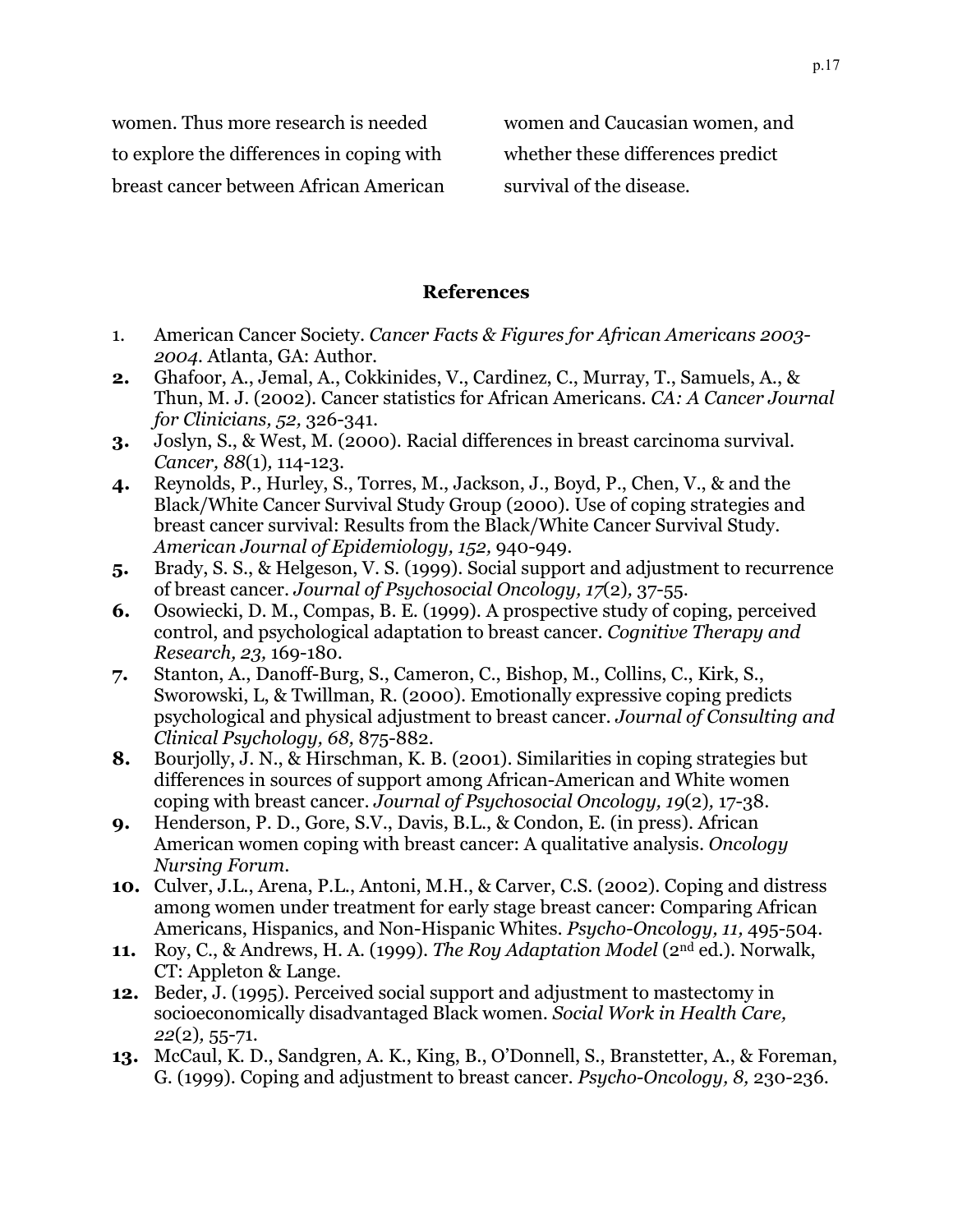- **14.** Schnoll, R., A., Knowles, J. C., & Harlow, L. (2002). Correlates of adjustment among cancer survivors. *Journal of Psychosocial Oncology, 20*(1)*,* 37-59.
- **15.** Wonghongkul, T., Moore, S. M., Musil, C., Schneider, S., & Deimling, G. (2000). The influence of uncertainity in illness, stress appraisal, and hope on coping in survivors of breast cancer. *Cancer Nursing, 23,* 422-429.
- **16.** Fawcett, J. (2000). *Analysis and evaluation of contemporary nursing knowledge: Nursing models and theories.* Philadelphia, PA: F. A. Davis.
- **17.** Lazarus, R. S., Averill, J. R., & Opton, E. M., Jr. (1974). The psychology of coping: Issues for research and assessment (pp. 249-315). In G. V. Coelho, D. A. Hamburg, & J. E. Adams (Eds.), *Coping and adaptation.* New York: Basic Books.
- **18.** Sullivan, C. F. (1997). Women's ways of coping with breast cancer. *Women's Studies in Communication, 20*(1)*,* 60-81.
- **19.** Ashing-Giwa, K. (1999). Quality of life and psychosocial outcomes in long-term survivors of breast cancer: A focus on African-American women. *Journal of Psychosocial Oncology, 17*(3/4)*,* 47-62.
- **20.** Farmer, B. J., & Smith, E. D. (2002). Breast cancer survivorship: Are African American women considered? A concept analysis. *Oncology Nursing Forum, 29,*  779-787.
- **21.** Jackson, A., Sears, S. (1992). Implications of an Africentric worldview in reducing stress for African American women. *Journal of Counseling & Development, 71,* 184-198.
- **22.** Aziz, N. M. & Rowland, J. H. (2002). Cancer survivorship research among ethnic minority and medically underserved groups. *Oncology Nursing Forum, 29,* 789- 801.
- **23.** Giger, J. N., & Davidhizar, R. E., (1999). *Transcultural nursing: Assessment & intervention (3rd ed.).* St. Louis: Mosby.
- **24.** Taylor, E. J. (2000). Transformation of tragedy among women surviving breast cancer.*Oncology Nursing Forum, 27*, 781-788.
- **25.** Folkman, S., & Lazarus, R. (1988). *Manual for the ways of coping questionnaire*. Redwood City, CA: Mind Garden.
- **26.** Northouse, L., Caffey, M., Deichelbohrer, L., Schmidt, L., Trojniak, L., West, S., Kershaw, T., & Mood, D. (1999). The quality of life of African American women with breast cancer. *Research in Nursing & Health, 22*(6)*,* 449-460.
- **27.** Dirksen, S. R. (2000). Predicting well being among breast cancer survivors. *Journal of Advanced Nursing, 32,* 937-943.
- **28.** Helgeson, V. S., Cohen, S., Schulz, R., & Yasko, J. (2000). Group support interventions for women with breast cancer: Who benefits from what? *Health Psychology, 19*(2)*,* 107-114.
- **29.** Lavery, J. F., & Clarke, V. A. (1996). Causal attributions, coping strategies, and adjustment to breast cancer. *Cancer Nursing, 19*(1)*,* 20-28.
- **30.** Ashing-Giwa, K., & Ganz, P. (1997). Understanding the breast cancer experience of African-American women. *Journal of Psychosocial Oncology, 15*(2)*,* 19-35.
- **31.** Wilmoth, M. C., & Sanders, L. D. (2001). Accept me for myself: African-American women's issues after breast cancer*. Oncology Nursing Forum, 28,* 875-879.
- **32.** Weihs, K., Enright, T., Howe, G., & Simmens, S. J. (1999). Marital satisfaction and emotional adjustment after breast cancer. *Journal of Psychosocial Oncology, 17*(1)*,*  33-49.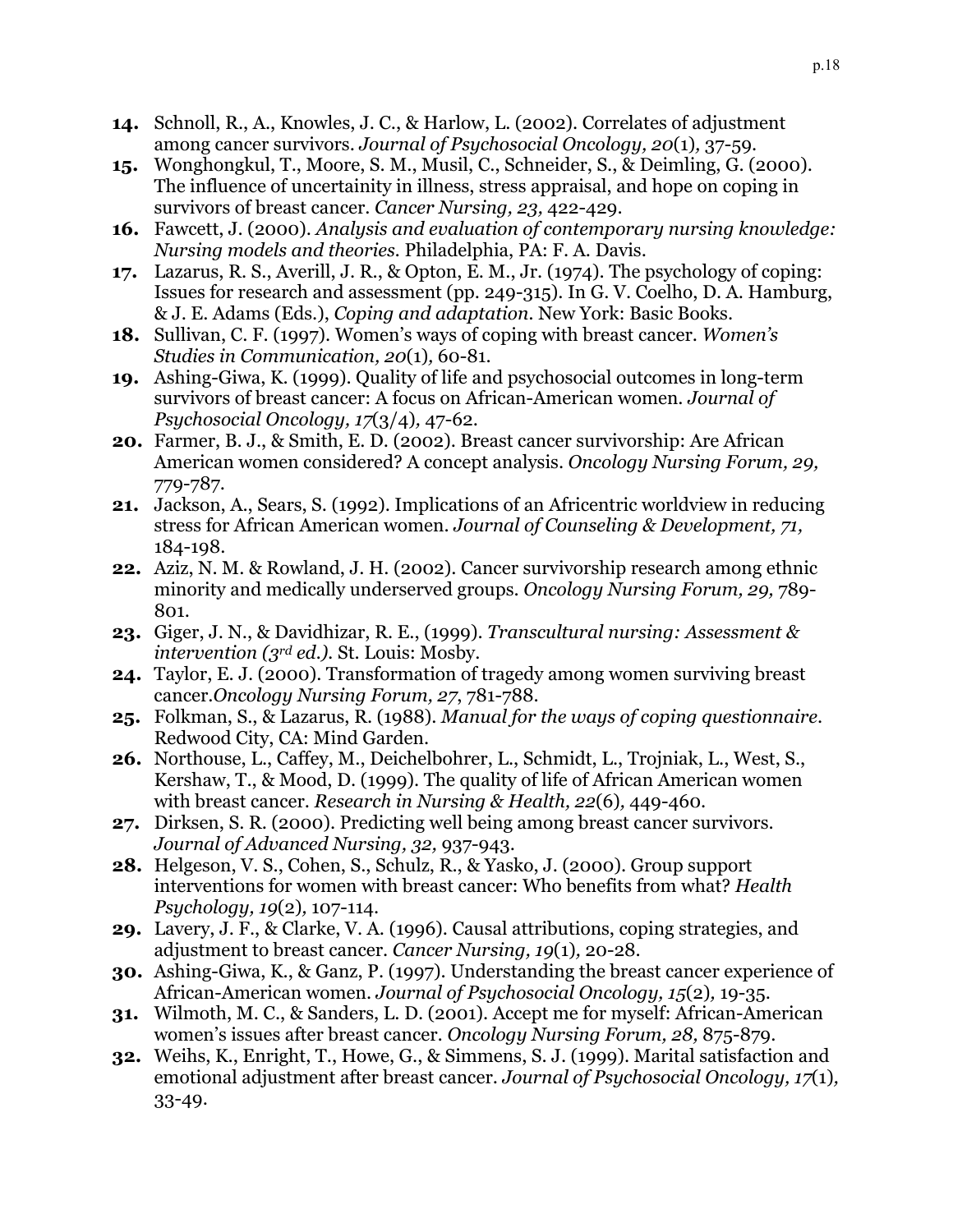- **33.** Lackey, N. R., Gates, M. F., & Brown, G. (2001). African-American women's experiences with the initial discovery, diagnosis, and treatment of breast cancer. *Oncology Nursing Forum, 28,* 519-527.
- **34.** Schnoll, R. A., Harlow, L. L., Stolbach, L. L., & Brandt, U. (1998). A structural model of the relationships among stage of disease, age, coping, and psychological adjustment in women with breast cancer. *Psycho-Oncology, 7,* 69-77.
- **35.** Cumulative Index to Nursing and Allied Health Literature. [Electronic database]. (1996-2000). Glendale, CA: Cinahl Information Systems.
- **36.** SPSS. (2001). *SPSS Base and Advanced Statistics version, Version 11.0*. Chicago, IL: SPSS.
- **37.** STATA. (2001). *Intercooled Stata for Windows Student Version 7.0*. College Station, TX: STATA Corporation.
- **38.** Erdfelder, E., Faul, F., & Buchner, A. (1996). G\*POWER: A general power analysis program. *Behavior Research Methods, Instruments, & Computers, 28,* 1-11.
- **39.** Erdfelder, E., Faul, F., & Buchner, A. (2001). Statistics software for general power analysis [computer software and manual]. Retrieved from [http://www.psycho.uni-duesseldorf.de/aap/projects/gpower/.](http://www.psycho.uni-duesseldorf.de/aap/projects/gpower/) Accessed May 11, 2003.
- **40.** Cohen, J. (1992). A power primer. *Psychological Bulletin, 112(1),* 155-159.
- **41.** Streubert, H., & Carpenter, D. (1999). *Qualitative research in nursing: Advancing the humanistic imperative* (2nd ed.). Philadelphia: Lippincott.
- **42.** Fogel, J., Albert, S. M., Schnabel, F., Ditkoff, B. A., & Neugut, A. I. (2003). Racial/ethnic differences and potential psychological benefits in use of the internet by women with breast cancer. *Psycho-Oncology, 12,* 107-117.
- **43.** Bourjolly, J.N. (1998). Differences in religiousness among Black and White women with breast cancer. *Social Work in Health Care, 28(1),* 21-39.
- **44.** Zabalegui, A. (1999). Coping strategies and psychological distress in patients with advanced cancer. *Oncology Nursing Forum, 26,* 1511-1518.
- **45.** Balneaves, L. G., & Long, B. (1999). An embedded decisional model of stress and coping: Implications for exploring treatment decision making by women with breast cancer. *Journal of Advanced Nursing, 30,* 1321-31.
- **46.** Lazarus, R., & Folkman, S. (1984). *Stress, appraisal, and coping.* New York: Springer.
- **47.** Livneh, H. (2000). Psychosocial adaptation to cancer: The role of coping strategies. *Journal of Rehabilitation, 66*(2)*,* 40-49.

## **Acknowledgements:**

*Zora Brown and Carolyn Brown-Davis, directors of "Rise Sister Rise" Breast Cancer Support Group are recognized for their efforts in recruiting participants for this study. A sincere appreciation goes to Victoria Mock, DNSc, AOCN, FAAN for her comments and suggestions in helping to prepare this manuscript.*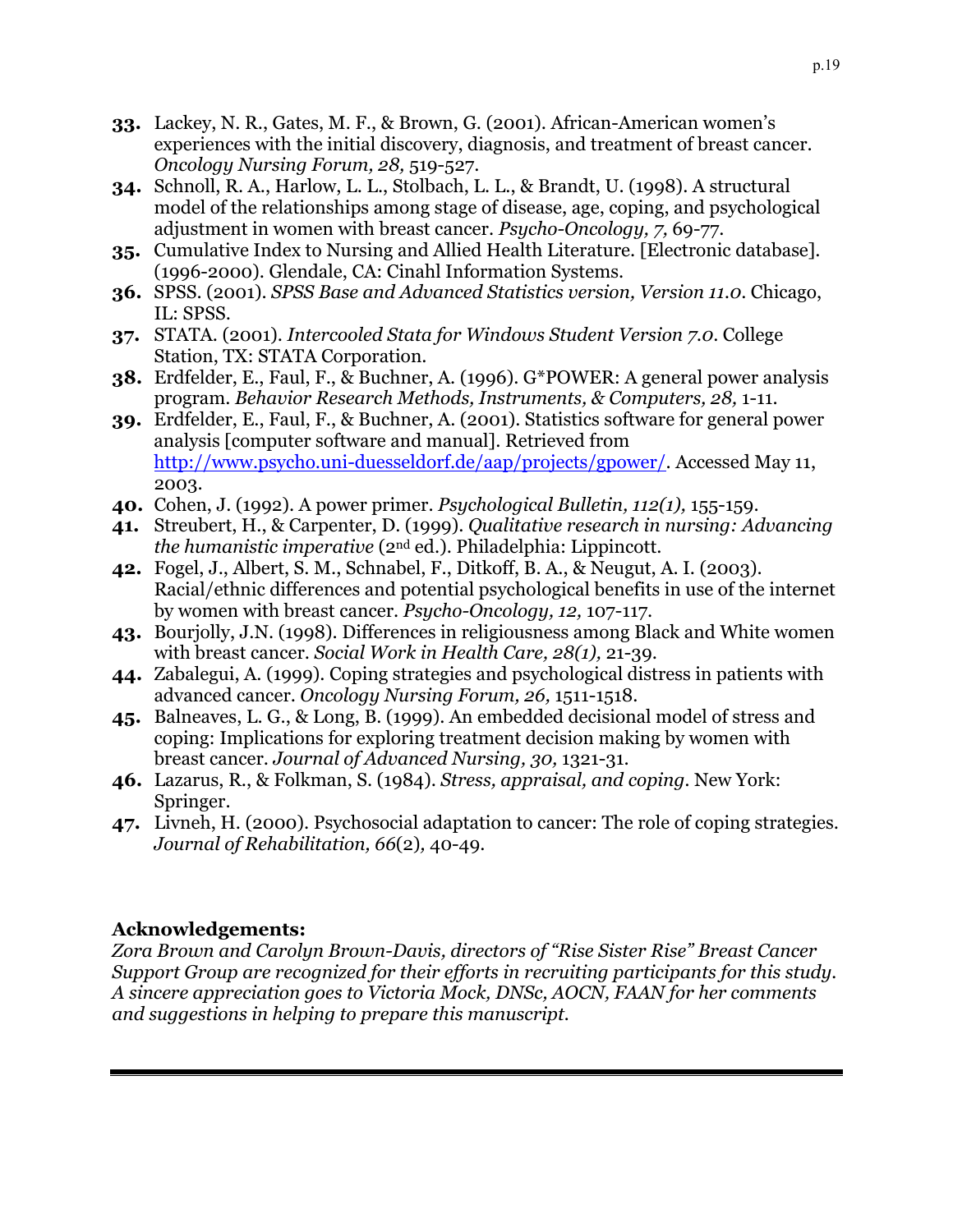| <b>Copyright, Southern Nursing</b> | This is an interactive article.          |
|------------------------------------|------------------------------------------|
| <b>Research Society, 2003</b>      | Here's how it works: Have a              |
|                                    | comment or question about this           |
|                                    | paper? Want to ask the author a          |
|                                    | question? Send your email to the         |
|                                    | <b>Editor</b> who will forward it to the |
|                                    | author. The author then may              |
|                                    | choose to post your comments             |
|                                    | and her/his comments on the              |
|                                    | Comments page. If you do not             |
|                                    | want your comment posted here,           |
|                                    | please indicate so in your email,        |
|                                    | otherwise we will assume that you        |
|                                    | have given permission for it to be       |
|                                    | posted.                                  |